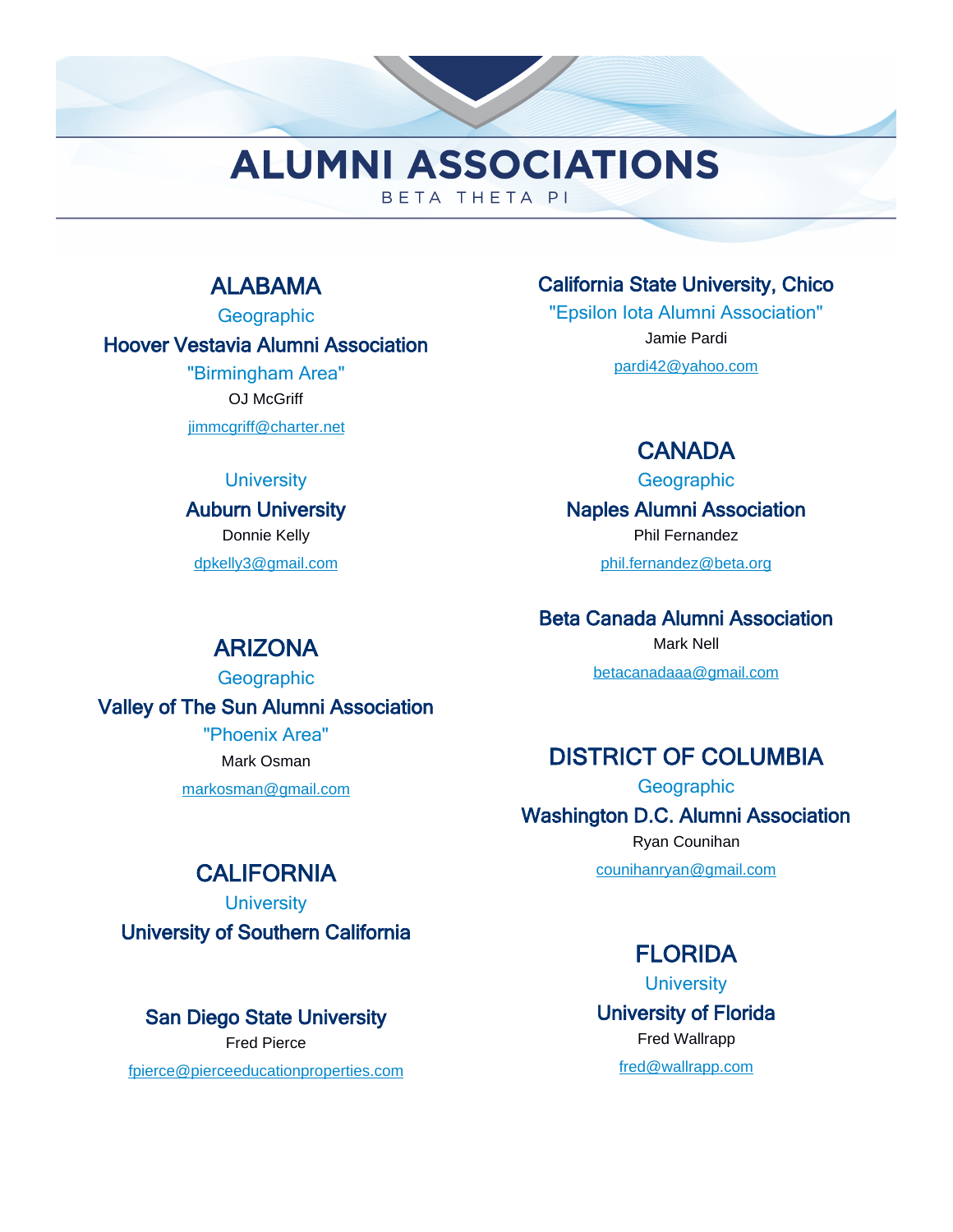### Florida Atlantic University

"Zeta Delta" Brian Ely faubetaalums@gmail.com

### University of Central Florida

"Zeta Psi" Andrick Lewis

andrick.lewis@gmail.com

### Florida International University

Nick Mallery nick41594@gmail.com

### University of Miami

"Eta Beta Alumni Association of Beta Theta Pi, Inc." Peter Darrow pndarrow@gmail.com

# **GEORGIA**

**University** 

Georgia Institute of Technology "Gamma Eta Alumni Association" Jason Blake jason.blake@gatech.edu

Kennesaw State University

IDAHO **University** Boise State University

### INDIANA

**Geographic** 

### Indianapolis Alumni Association

Jonathan Brant jonathanjbrant@gmail.com

#### **University**

Wabash College Cal Black candmblack@aol.com

# Hanover College Randy Master

rmaster@rwbaird.com

### Purdue University

Tom Hoover Thomas.C.Hoover@aptiv.com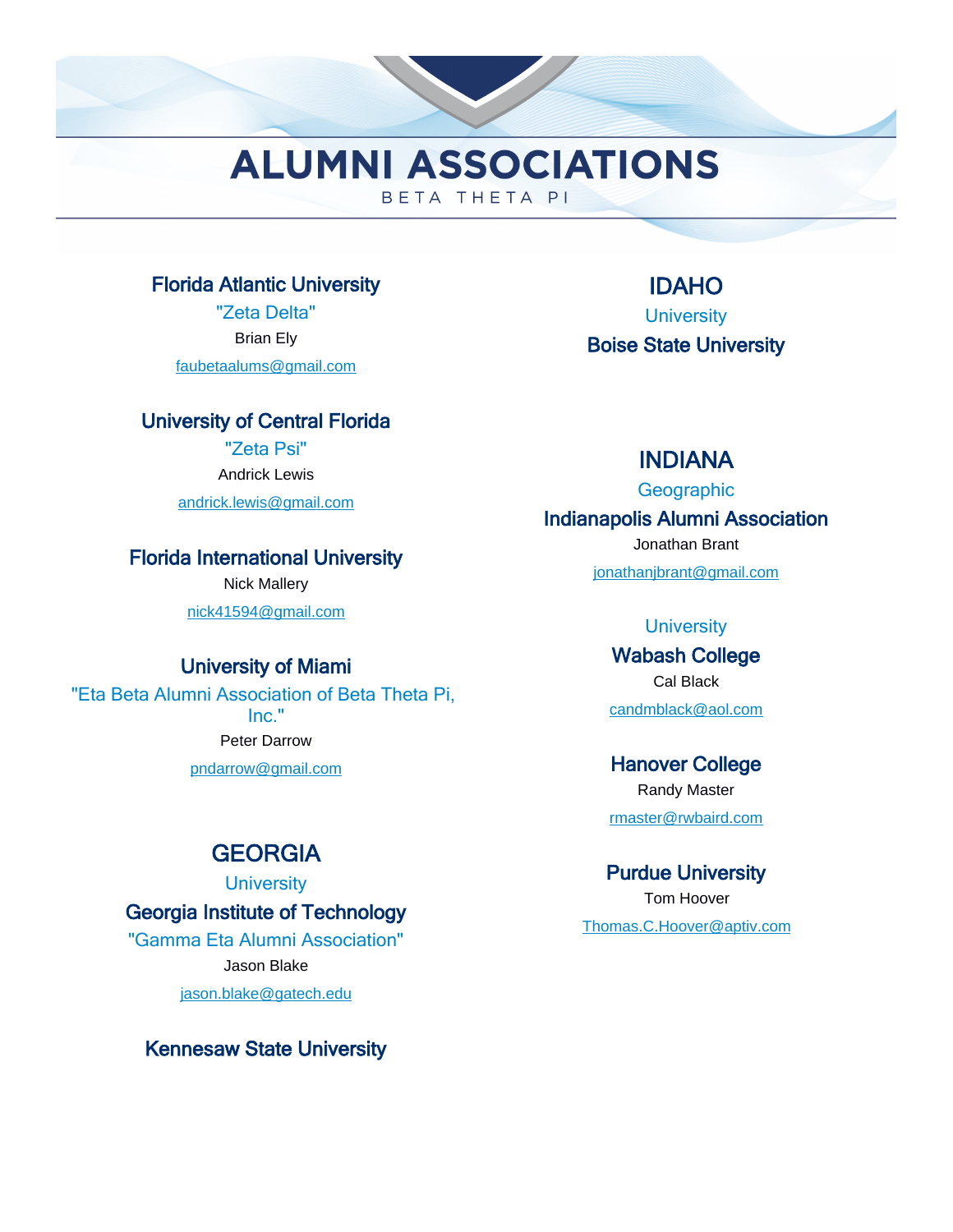# KANSAS

**University** University of Kansas

"Alpha Nu Alumni Association" Al Simmons alsimmonshome@gmail.com

## Kansas State University

"Gamma Epsilon Alumni Association" Nathan Balkenbusch nathan.balkenbusch@beta.org

### Wichita State University

"Delta Gamma Alumni Association" Lane Smith lanesmithict@gmail.com

University of Louisville "Delta Pi Alumni Association" Stavan Bhatt srbhatt242@aol.com

### Eastern Kentucky University

"Beta of Richmond, Inc." Tom Reeves tom.reeves@engagedchangesolutions.com

## University of Kentucky

"Epsilon Omicron Alumni Association" Elijah Zimmerman elijahedwardzimmerman@gmail.com

# **MASSACHUSETTS**

**University** 

Massachusetts Institute of Technology

"Beta Upsilon Association of Massachussets (MIT)" Mike Feinstein

mike\_feinstein@yahoo.com

# **MICHIGAN**

**University** Central Michigan University Dave Kobel kobel.david.j@gmail.com

# **KENTUCKY**

**Geographic** Lexington Alumni Association Ben Conner benjamin.conner@uky.edu

**University** 

#### Centre College

"Epsilon Chapter" Jared Thompson JaredThom23@gmail.com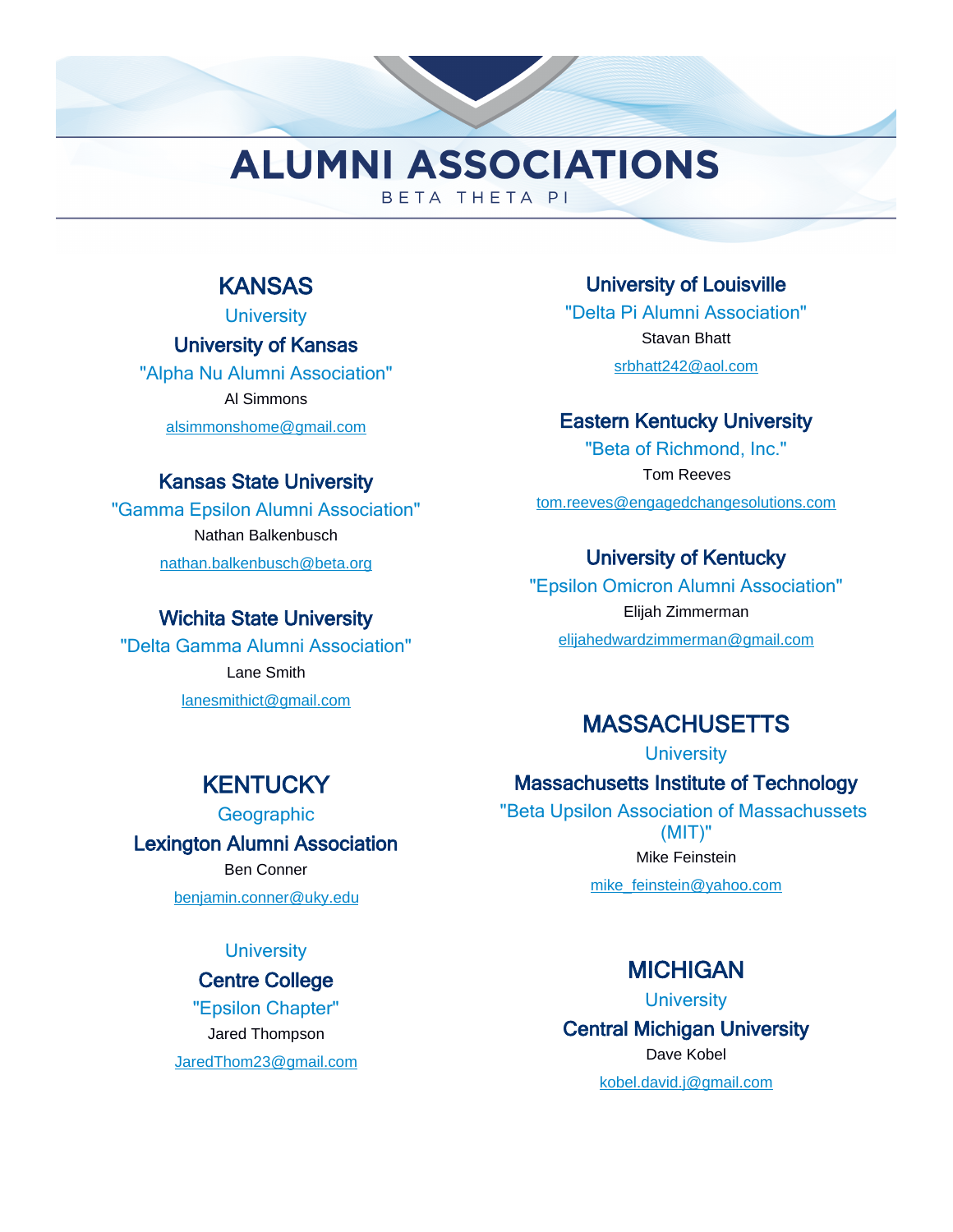### Kettering University B

"Delta Eta B Alumni Association" Ryan Reichenbach rmfreichenbach@gmail.com

### Saint Louis Alumni Club

Dave Walther dwalther@purkpc.com

#### **University**

Westminster College Jim Middleton jmiddlet@charter.net

#### University of Missouri

Christian Neuner christian.neuner@missouribeta.com

### Truman State University

"Zeta Xi Alumni Association" Matt Mueller mattmueller778@gmail.com

# **NEBRASKA**

**University** 

University of Nebraska-Lincoln

"Beta Theta Pi Alumni Association of Nebraska" Mark Antonson

mantonson@gmail.com

# University of Mississippi "Beta Beta"

**MISSISSIPPI University** 

Charles Westmoreland charlie4benefits@gmail.com

# **MISSOURI**

**Geographic** Beta Theta Pi Alumni Club of KC "Kansas City" Chris Link

chrisreneelink@gmail.com

# **MINNESOTA**

**Geographic** 

Minneapolis Alumni Association

"Beta Theta Pi Society of Minneapolis" Branden Peterson

bp1681@gmail.com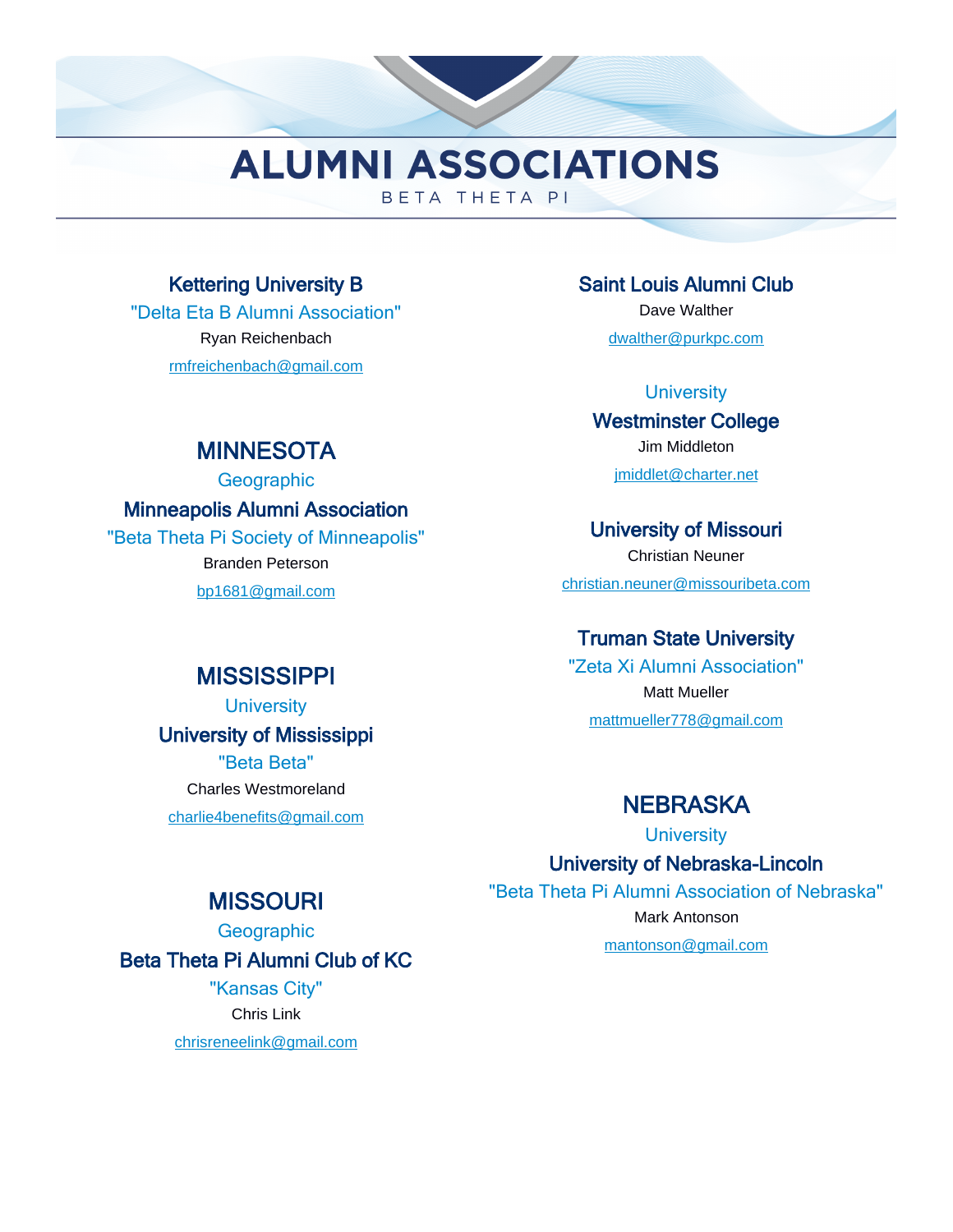# NEW YORK

**Geographic** New York City Alumni Association Martin Lewison milst1@yahoo.com

#### **University**

#### Cornell University Paul Leo

psluotoi@aol.com

Colgate University Bruce Fein

bfein@twcny.rr.com

Diogenes Club "Cincinnati Area" Monte Chesko mmcjr6@gmail.com

#### **University**

### Miami University

"Forever Alpha Company" Newt Newton newton1609@yahoo.com

#### Ohio University

"Beta Kappa" Tommy Raimondi tpriii@gmail.com

# The Ohio State University

"Theta Delta of Beta Theta Pi Alumni Association" Scott Saffell scott.w.saffell@gmail.com

### Bowling Green State University

"Delta Delta Alumni Association" Chris Sieber csieber1971@gmail.com

### University of Dayton

"Eta Delta Alumni Association" Brian Walsh brianwalsh329@gmail.com

# OHIO

**Geographic** 

# Oxford Ohio Area Alumni Association

John Reineke

john.reineke@beta.org http://oxford.beta.org

### Dayton Area Alumni Association

Jim Deuser

jcd7007@aol.com

### Northeast Ohio Beta Alumni Association

"Stark County" Dave Kerka davekerkabeta@hotmail.com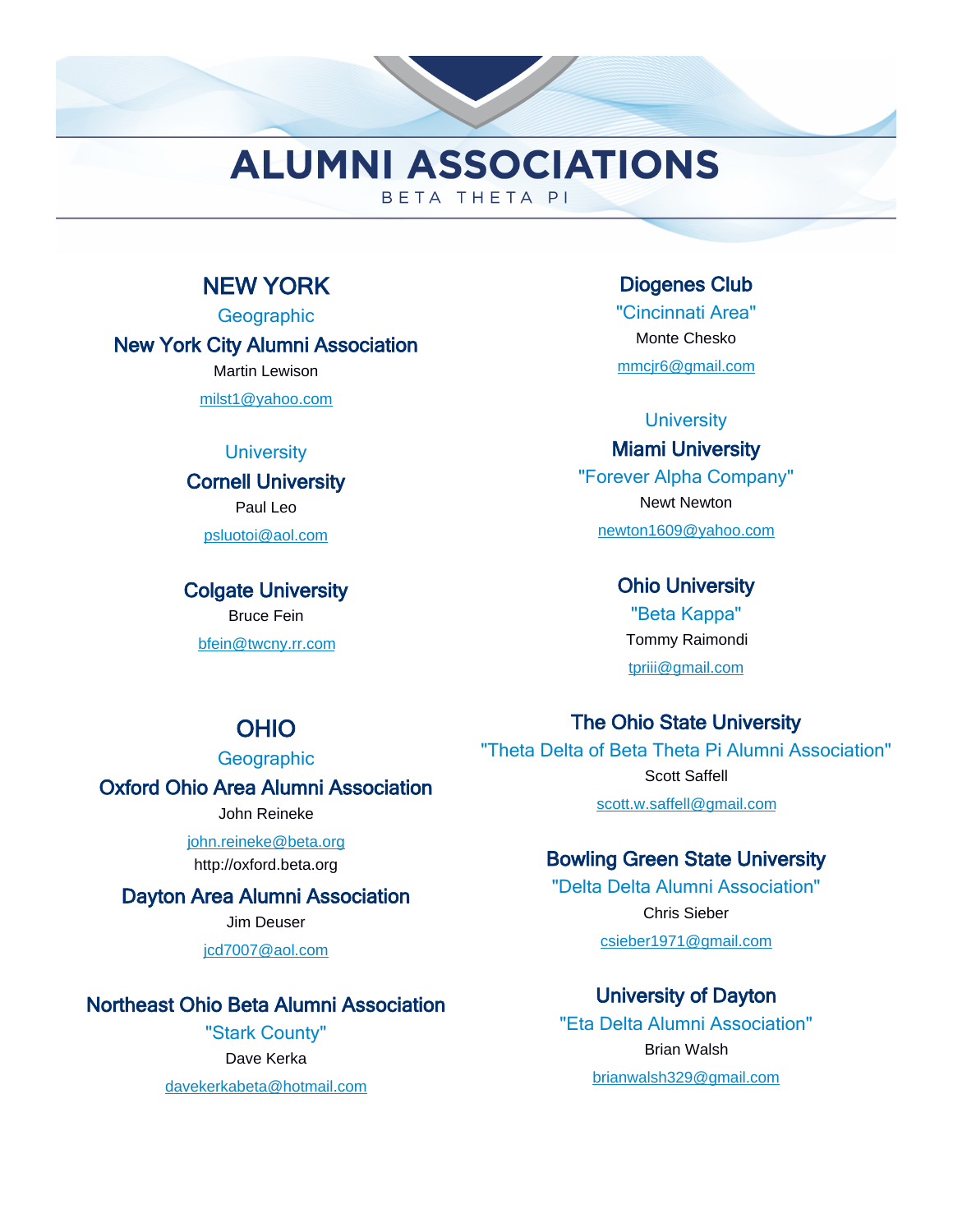# **OKLAHOMA**

**University** 

University of Oklahoma

"Beta Theta Pi Corporation of Oklahoma" Zach Allen zach.allen@crowedunlevy.com

# SOUTH CAROLINA

**University** 

Clemson University

Ted Moore

tmoore@mooreepsteinmoore.com

# **OREGON**

**University** 

University of Oregon Bill Schaub

wdschaubpc@gmail.com

SOUTH DAKOTA

### **University** The University of South Dakota

"Sioux Falls Alumni Association"

Bob Starr

sbstarr@sio.midco.net

# **PENNSYLVANIA**

**University** Dickinson College

"Alpha Sigma" Joseph Winberry winberryj@comcast.net

### Pennsylvania State University

"Alpha Upsilon Alumni Association" David Grubbs dgrubbs2@triad.rr.com

# TENNESSEE

**University** 

Vanderbilt University

"Beta Lambda Alumni Association" Tom Levensailor

tom.levensailor@gmail.com

# **TEXAS**

**Geographic** Houston Alumni Association Jason Grant jasondgrant@gmail.com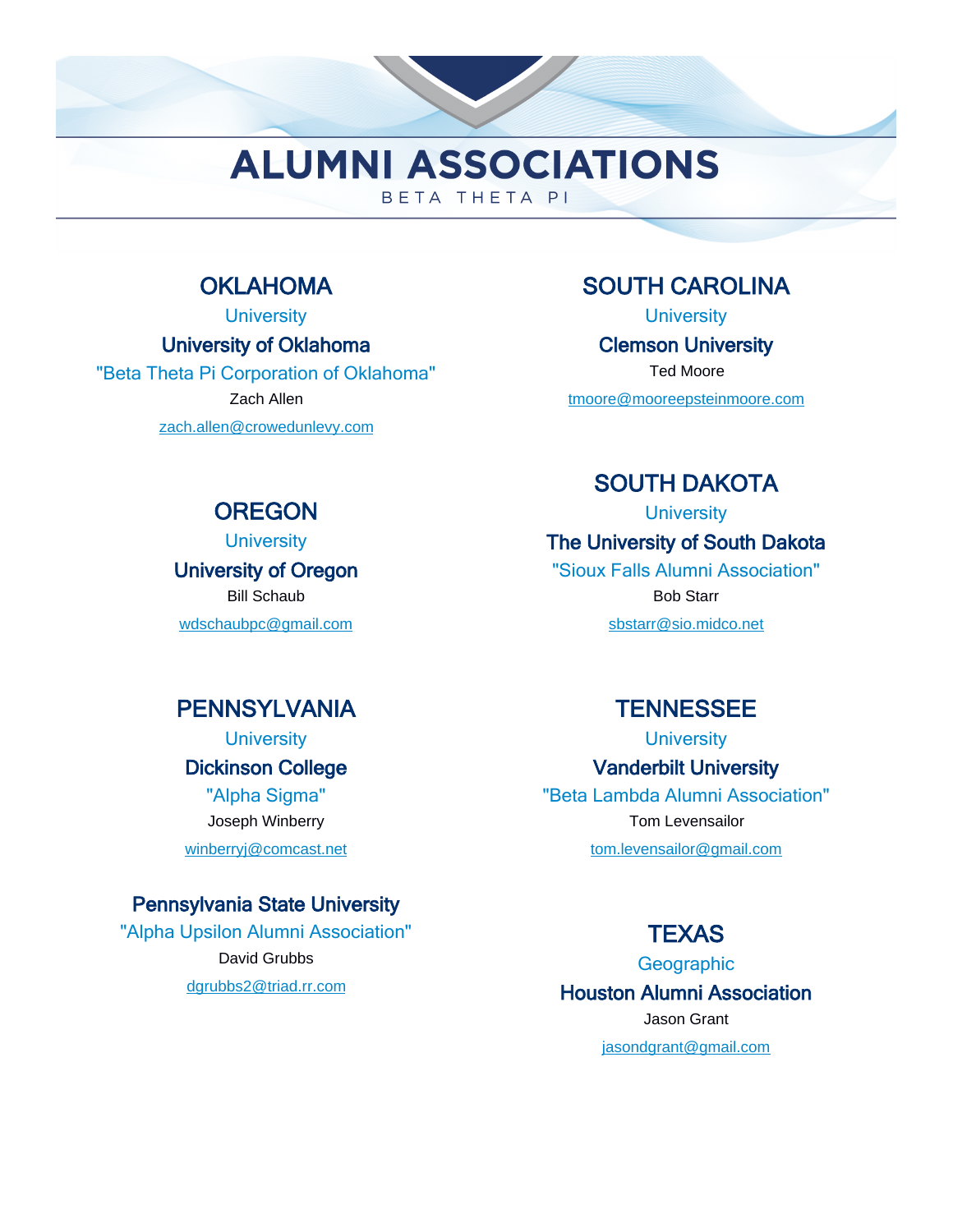### Dallas-Fort Worth Beta Alumni Club

Pax Glenn

pbglenn@msn.com

#### San Antonio Alumni Association

John LeFlore

jleflore2@satx.rr.com

#### **University**

### The University of Texas at Arlington

"Delta Rho Alumni Association" Chris Dinh cndinh@gmail.com

### Texas Christian University

"Eta Eta Alumni Association" Charlie Ruff chuckruff@gmail.com

# VIRGINIA

**University** 

## Virginia Polytechnic Institute and State Univ.

"Alpha Phi Alumni Association" Bradley de Wet bradley.dewet@gmail.com

## George Mason University

"Epsilon Mu Alumni Association" Connor Claytor cclaytor@gmu.edu

## WASHINGTON

**University** 

Washington State University

"Oregon/SW Washington Beta Alumni Association"

# UTAH

**University** 

#### University of Utah

"Gamma Beta Alumni Association" Colby Cooley 98cooley@gmail.com

### **WISCONSIN**

**Geographic** 

### Fox Valley Alumni Association

"Northeastern Wisconsin Area" Ethan Turner ethansturner7@gmail.com